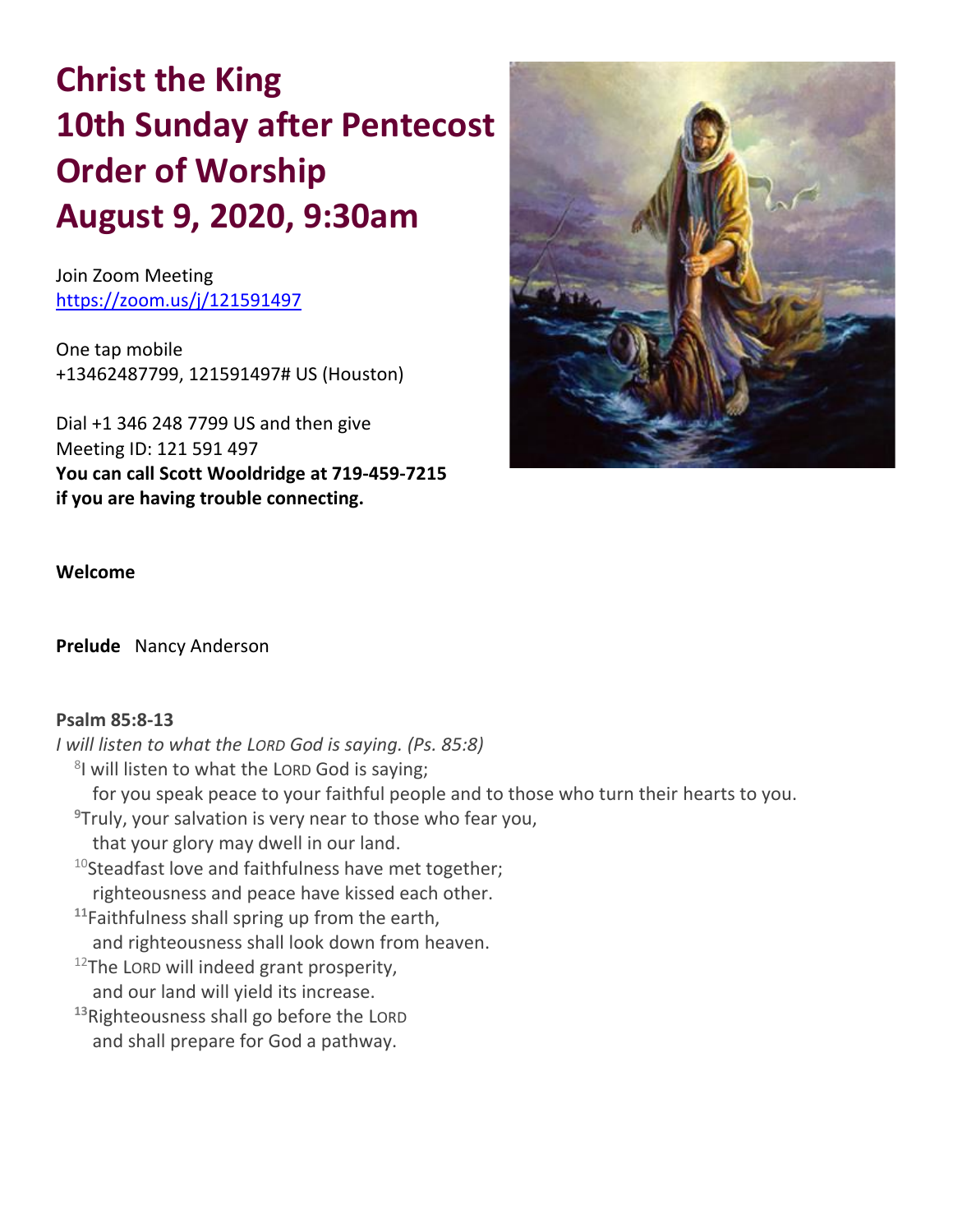# **Confession and Forgiveness**

Blessed be the holy Trinity,  $\pm$  one God, whose steadfast love is everlasting, whose faithfulness endures from generation to generation. **Amen.**

Trusting in the mercy of God, let us confess our sin. *Silence is kept for reflection.*

Reconciling God,

**we confess that we do not trust your abundance, and we deny your presence in our lives.**

**We place our hope in ourselves and rely on our own efforts.**

**We fail to believe that you provide enough for all.**

**We abuse your good creation for our own benefit.**

**We fear difference and do not welcome others as you have welcomed us.**

**We sin in thought, word, and deed. By your grace, forgive us; through your love, renew us; and in your Spirit, lead us; so that we may live and serve you in newness of life. Amen.**

Beloved of God, by the radical abundance of divine mercy

we have peace with God through  $\pm$  Christ Jesus, through whom we have obtained grace upon grace. Our sins are forgiven. Let us live now in hope. For hope does not disappoint, because God's love has been poured into our hearts through the Holy Spirit. **Amen.**

## **Greeting**

The grace of our Lord Jesus Christ, the love of God, and the communion of the Holy Spirit be with you all. **And also with you.**





Text: Medieval Latin carol; tr. John Mason Neale, 1818-1866 Music: IN DULCI JUBILO, German carol. 14th cent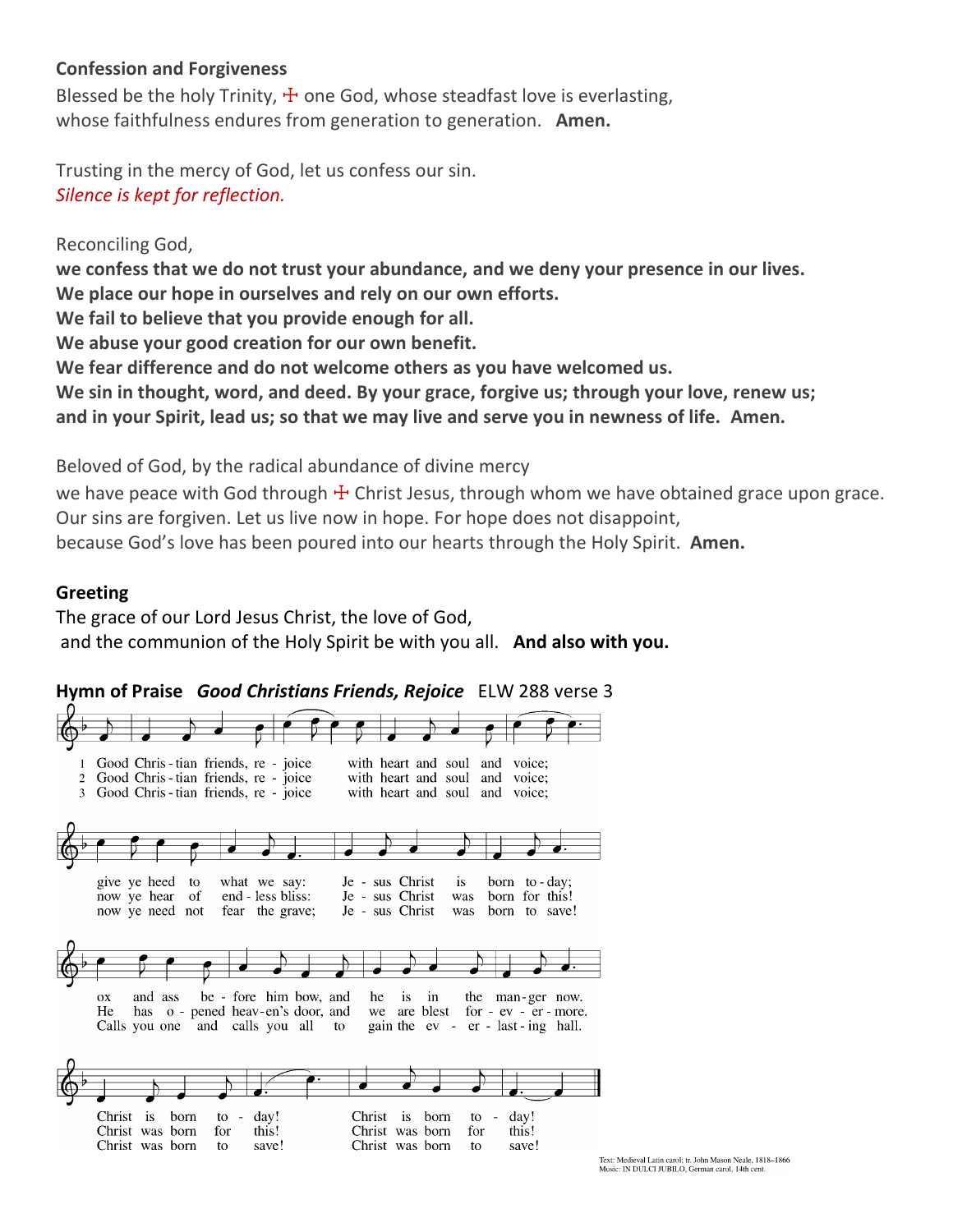# **Prayer of the Day**

O God our defender, storms rage around and within us and cause us to be afraid. Rescue your people from despair, deliver your sons and daughters from fear, and preserve us in the faith of your Son, Jesus Christ, our Savior and Lord. **Amen.**

## **Reading: Romans 10:5-15**

*A right relationship with God is not something we achieve by heroic efforts. It is a gift received in the proclamation whose content is Jesus Christ. This proclaimed word creates our faith in the Lord Jesus Christ. Hence Christian proclamation is an indispensable component of God's saving actions.*

<sup>5</sup>Moses writes concerning the righteousness that comes from the law, that "the person who does these things will live by them." <sup>6</sup>But the righteousness that comes from faith says, "Do not say in your heart, 'Who will ascend into heaven?' " (that is, to bring Christ down) <sup>7</sup> "or 'Who will descend into the abyss?'" (that is, to bring Christ up from the dead). <sup>8</sup>But what does it say?

"The word is near you,

on your lips and in your heart"

(that is, the word of faith that we proclaim); <sup>9</sup>because if you confess with your lips that Jesus is Lord and believe in your heart that God raised him from the dead, you will be saved. <sup>10</sup>For one believes with the heart and so is justified, and one confesses with the mouth and so is saved.  $11$ The scripture says, "No one who believes in him will be put to shame."  $^{12}$  For there is no distinction between Jew and Greek; the same Lord is Lord of all and is generous to all who call on him.  $^{13}$ For, "Everyone who calls on the name of the Lord shall be saved."

 $14$ But how are they to call on one in whom they have not believed? And how are they to believe in one of whom they have never heard? And how are they to hear without someone to proclaim him? <sup>15</sup>And how are they to proclaim him unless they are sent? As it is written, "How beautiful are the feet of those who bring good news!"

Word of God. Word of Life. **Thanks be to God.**



The gospel according to Mathew chapter 14. **Glory to you, O Lord.**

## **Gospel: Matthew 14:22-33**

*Matthew's gospel typically portrays Jesus' disciples as people of "little faith," who fail despite their best intentions. In this story, Matthew shows how Jesus comes to the disciples when they are in trouble and sustains them in their time of fear and doubt.*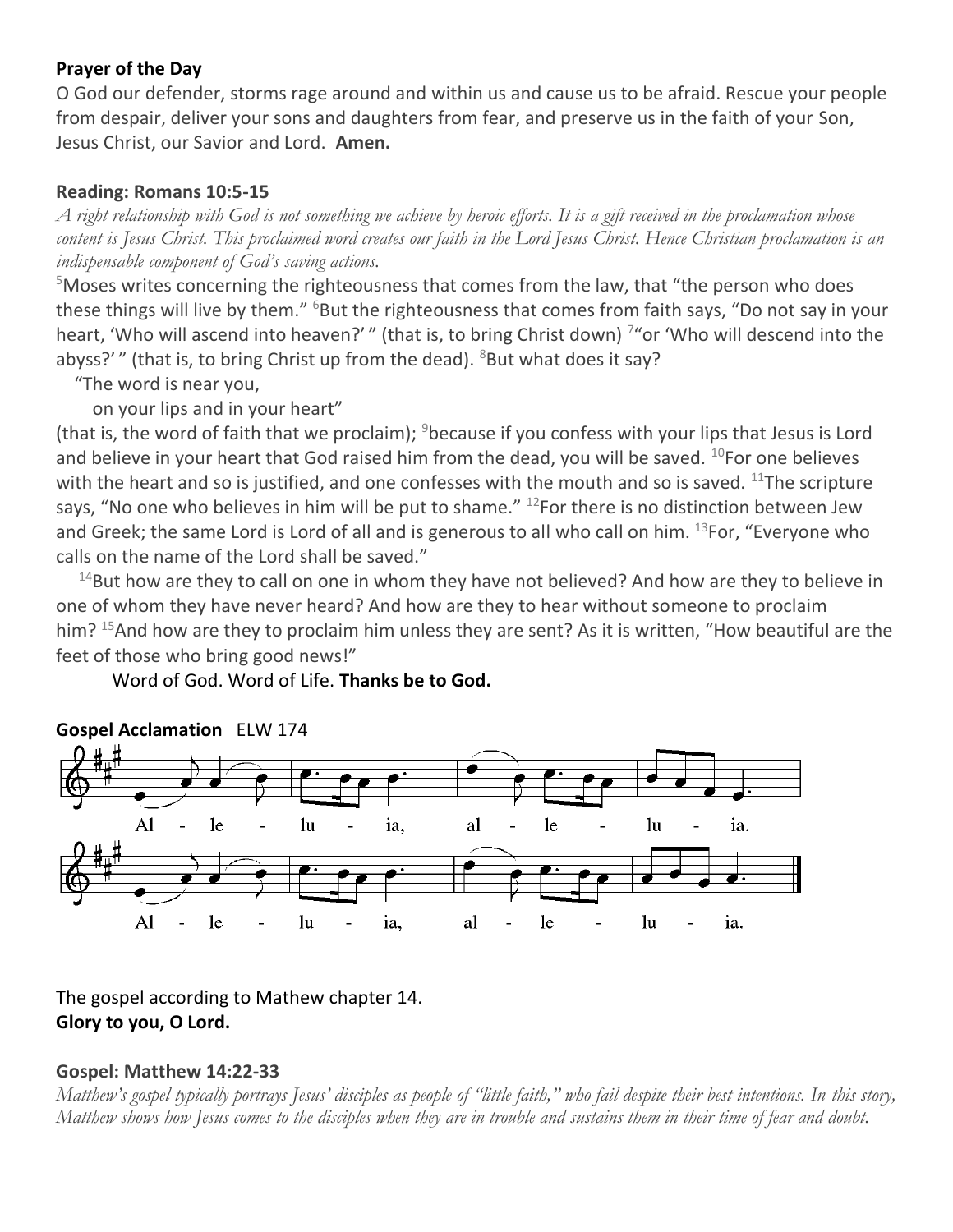<sup>22</sup>[Jesus] made the disciples get into the boat and go on ahead to the other side [of the Sea of Galilee], while he dismissed the crowds.<sup>23</sup>And after he had dismissed the crowds, he went up the mountain by himself to pray. When evening came, he was there alone, <sup>24</sup>but by this time the boat, battered by the waves, was far from the land, for the wind was against them.  $25$  And early in the morning he came walking toward them on the sea.  $^{26}$ But when the disciples saw him walking on the sea, they were terrified, saying, "It is a ghost!" And they cried out in fear.  $^{27}$ But immediately Jesus spoke to them and said, "Take heart, it is I; do not be afraid."

<sup>28</sup>Peter answered him, "Lord, if it is you, command me to come to you on the water." <sup>29</sup>He said, "Come." So Peter got out of the boat, started walking on the water, and came toward Jesus.  $30$ But when he noticed the strong wind, he became frightened, and beginning to sink, he cried out, "Lord, save me!" <sup>31</sup> Jesus immediately reached out his hand and caught him, saying to him, "You of little faith, why did you doubt?"  $32$ When they got into the boat, the wind ceased.  $33$ And those in the boat worshiped him, saying, "Truly you are the Son of God."

The good news of the Lord. **Praise to you, O Christ.**

#### **Children's message- Diane Zand**

#### **Sermon- Bishop Gonia**



**Hymn of the Day:** *God of Tempest, God of Whirlwind* vs. 1-3ELW 400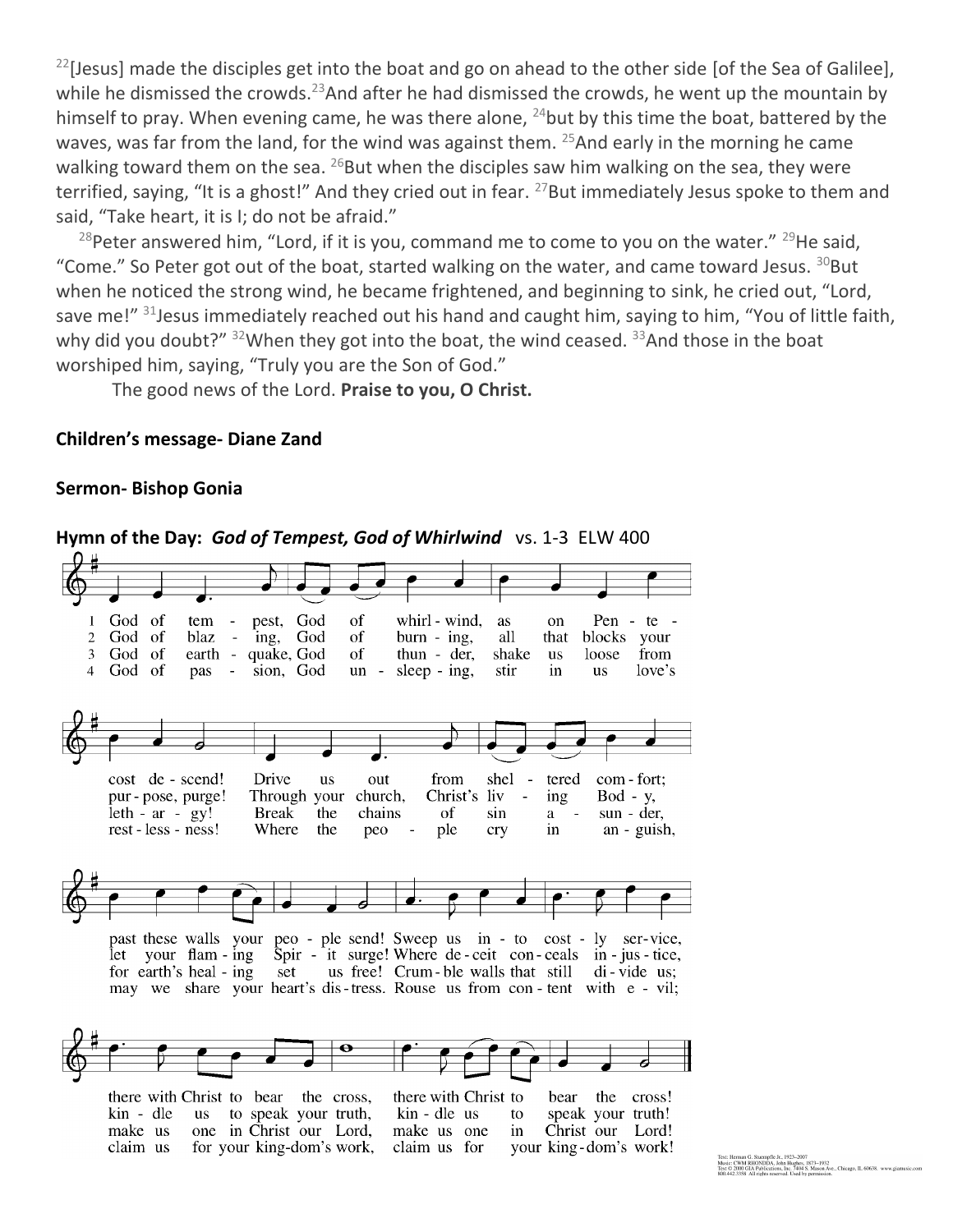# **Prayers of Intercession**

Confident of your care and helped by the Holy Spirit, we pray for the church, the world, and all who are in need.

Lord, in your mercy, **hear our prayer.**

In the certain hope that nothing can separate us from your love, we offer these prayers to you; through Jesus Christ our Lord. **Amen.**

### **Peace**

The peace of Christ be with you always. **And also with you.**

**Offering Message**

**Children's Song:** *Be Not Afraid* –sing twice

**Be not afraid, sing out for joy! Christ is risen, alleluia! Be not afraid, sing out for joy! Christ is risen, alleluia!**

# **Offering Prayer**

God of goodness and growth, all creation is yours, and your faithfulness is as firm as the heavens. Water and word, wine and bread: these are signs of your abundant grace. Nourish us through these gifts, that we might proclaim your steadfast love in our communities and in the world, through Jesus Christ, our strength and our song. **Amen.**

# **Lord's Prayer**

**Our Father in heaven, hallowed be your name, your kingdom come, your will be done, on earth as in heaven. Give us today our daily bread. Forgive us our sins as we forgive those who sin against us. Save us from the time of trial and deliver us from evil. For the kingdom, the power, and the glory are yours, now and forever. Amen.**